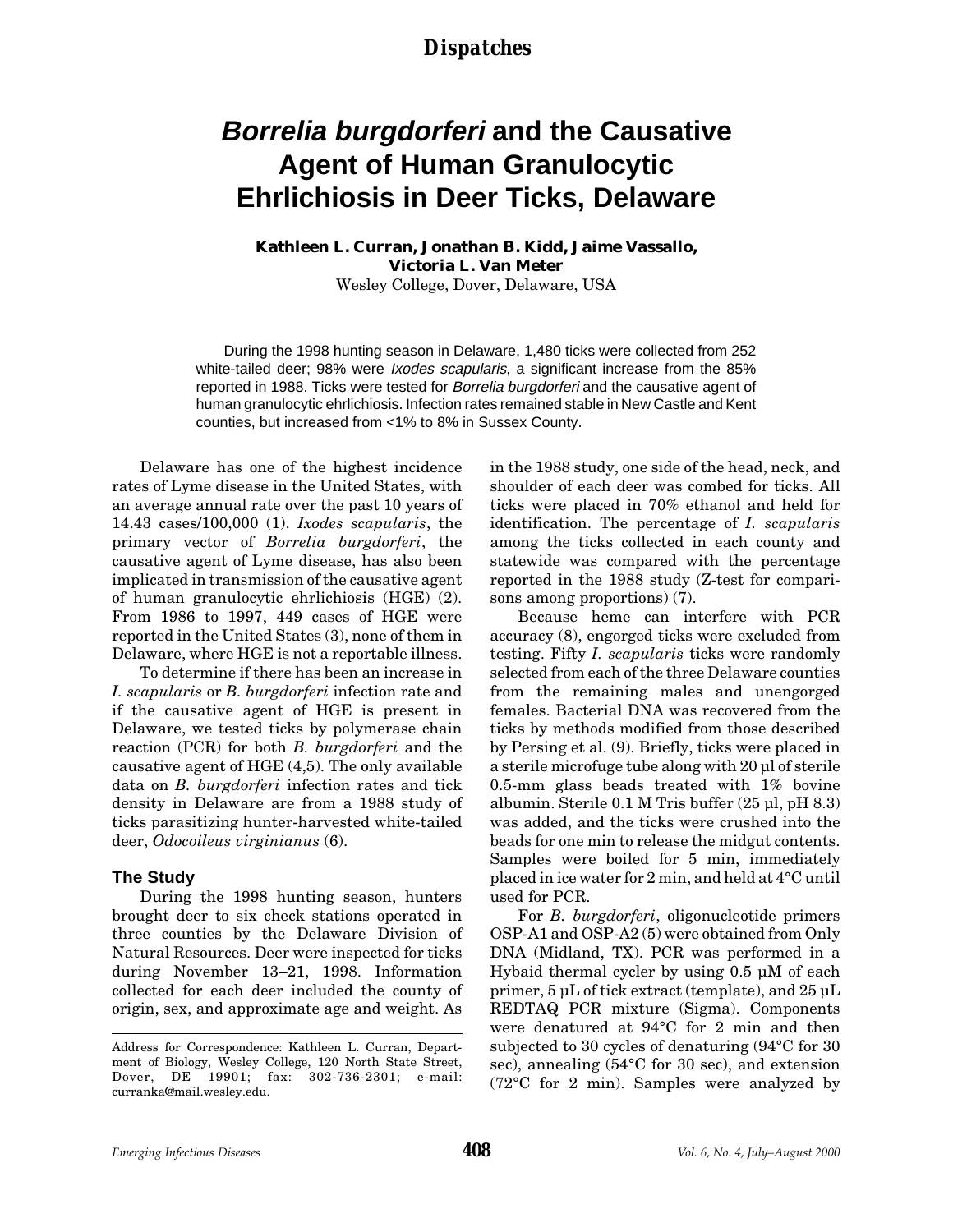electrophoresis on 0.8% agarose, stained with ethidium bromide, and viewed on a UV transilluminator. Samples were considered positive if the expected 158-bp fragment was seen.

For the HGE agent, we used a nested PCR as described by Massung et al. (10). Primers ge3a and ge10r were obtained from Only DNA. The first round of PCR was carried out in a Hybaid thermal cycler with 0.5 µM of each primer, 5 µL of tick extract (template), and 25 µL of REDTAQ PCR mixture (Sigma). Components were denatured at 95°C for 2 min and then subjected to 40 cycles of denaturing (94°C for 30 sec), annealing (55°C for 30 sec), and extension (72°C for 2 min). Samples were analyzed by electrophoresis on 0.8% agarose, stained with ethidium bromide, and viewed on a UV transilluminator. Samples were considered positive if the expected 932-bp fragment was seen.

Positive specimens were analyzed in a second round of PCR with primers ge9f and ge2 (10) from Only DNA and 5 µL of the positive primary PCR solution. Amplification and analysis conditions were identical to those of the first round, except 30 cycles were used. Samples were considered positive if the expected 546-bp product was seen in the second round of PCR. Quality control measures included positive controls from infected *I. scapularis* nymphs maintained in colonies at Yale University, as well as from fieldcollected adults. Negative samples were reagent blanks with buffer instead of tick extract.

During November 13-21, 1998, 252 deer were examined, and 1,480 ticks were collected (Table). The percentage of *I. scapularis* collected in New Castle County remained stable from 1988 (99%) to 1998 (98%) (Figure 1). In Kent County, Sussex County, and statewide, the proportion of *I. scapularis* increased significantly, from 93% in 1988 to 100% in 1998 ( $z = 5.0$ ,  $\approx = 0.05$ ). In Sussex County in 1988, 62% of the ticks collected were

Table. Ticks obtained from hunter-harvested deer in Delaware, November 1998

|            |          | % deer Derma-                           |       |           |       |
|------------|----------|-----------------------------------------|-------|-----------|-------|
|            | No.      | infested centor Ixodes                  |       |           |       |
|            | deer in- | with                                    | albi- | $scapu$ - |       |
| County     |          | spected ticks <i>pictus laris</i> Total |       |           |       |
| New Castle | 102      | 85                                      | 9     | 564       | 573   |
| Kent       | 59       | 83                                      | 0     | 301       | 301   |
| Sussex     | 91       | 84                                      | 15    | 591       | 616   |
| Statewide  | 252      | 84                                      | 24    | 1,456     | 1,480 |



Figure 1. The proportion of *Ixodes scapularis* among ticks parasitizing white-tailed deer in Delaware, 1988 (2) and 1998.

*I. scapularis*; by 1998 the proportion was 96%  $(z = 17.0, \gamma = 0.05)$ . Statewide, the proportion of *I. scapularis* also rose significantly, from 85% in 1988 to 98% in 1998 ( $z = 13.3$ ,  $\approx = 0.05$ ).

Of the 50 ticks tested from New Castle County, six were positive for *B. burgdorferi* and two for the HGE agent. In both Kent and Sussex counties, 4 of the 50 ticks tested positive for *B. burgdorferi*, while none tested positive for the HGE agent. None were positive for both organisms.

#### **Conclusions**

This study confirms the presence of the causative agent of HGE in New Castle County, Delaware. Although the infection rate in ticks is low (4%), physicians should be aware of the risk for this disease. In Alabama, where an infection rate of 3% was reported for *B. burgdorferi* in *I. scapularis* (11), 54 cases of Lyme disease were reported by 1996 (12). Most confirmed cases of HGE occur in states that, like Delaware, have high incidence rates of Lyme disease  $(13)$ . Although neither of the HGE-positive ticks from Delaware tested positive for *B. burgdorferi*, such simultaneous infection has been reported elsewhere in ticks  $(3,14,15)$ , as well as humans  $(16)$ .

In Delaware, Lyme disease was reported more frequently in 1998 than in 1988 (1). The largest increase in the *B. burgdorferi* infection rate corresponds with the greatest increase in *I. scapularis.* Sussex County had the largest increase in the proportion of *I. scapularis* among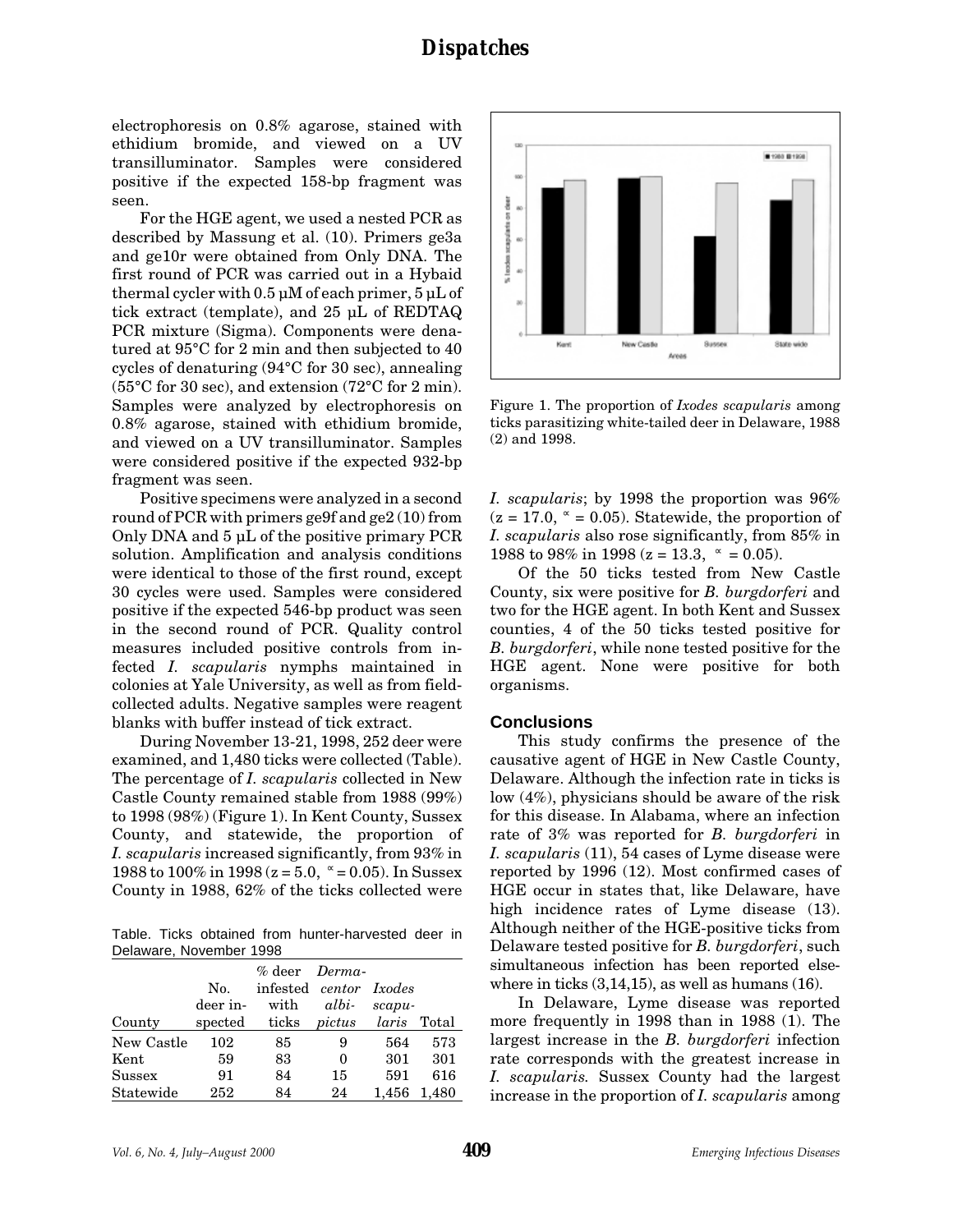## *Dispatches*

ticks found on deer. In 1988, 62% of the ticks parasitizing deer were *I. scapularis*; this proportion increased to 96% by 1998 (Figure 1). Sussex County also had the largest increase in *B. burgdorferi* infection rates (Figure 2). Our data indicate that the high Lyme disease incidence may be attributed to an increase in the *B. burgdorferi* infection rate in *I. scapularis* in some areas. Previous studies have demonstrated a correlation between the number of cases of Lyme disease and the numbers of *I. scapularis*  $(17,18)$ .

To test ticks concurrently for both *B. burgdorferi* and the causative agent of HGE, we used PCR, while the 1988 study used immunofluorescent assay (2). Comparing infection rates obtained by different procedures may be problematic; for example, the elevated infection rate of *B. burgdorferi* in Sussex County could result from the greater sensitivity of PCR (15). However, we saw a large increase in infection rate only in Sussex County, where there is a corresponding increase in the proportion of *I. scapularis*. Our results show that at least in Sussex County *I. scapularis* is more common, the infection rate for *B. burgdorferi* is higher, and thus the risk for Lyme disease is higher now than it was 10 years ago. To allow comparison of infection rates between studies, we examined ticks parasitizing deer, even though a better assessment of human risk would have been to examine infection rates in questing ticks.



Figure 2. *Borrelia burgdorferi* infection rates in *Ixodes scapularis* parasitizing white-tailed deer in Delaware, 1988 (2) and 1998.

The distribution of Lyme disease and HGE in Delaware remains poorly defined. Examining ticks collected from hunter-harvested animals provides only a rough indication of where the ticks and bacteria occur. Deer can travel great distances; hunters may not reveal the exact location of the hunt; and infection rates can vary within the same region (15). Therefore, relying on ticks collected from deer does not provide sufficient information about specific locations where risk for exposure to Lyme or HGE may be elevated.

#### **Acknowledgments**

The authors thank Ken Reynolds of the Delaware Division of Fish and Wildlife for access to the state-run deer check stations; Timothy Clark, Benjamin Groh, Nate Reynolds, Adam Ritzenthaler, Maria Van Meter, and Elizabeth Willey for assisting with tick collections; Durland Fish of Yale University for providing the ticks used for positive controls; and William Kroen, Bruce Allison, and two anonymous reviewers for critical reading of the manuscript.

Dr. Curran is an adjunct professor of biology at Wesley College. Her research interests include the ecology of *Ixodes scapularis* in Delaware, wetland succession, and the behavior of *Culex pipiens.*

#### **References**

- 1. Centers For Disease Control and Prevention. Lyme disease: epidemiology. 1999. [cited 1999 Dec 1] Available from URL: http://www.cdc.gov/ncidod/dvbid/ lymeepi.htm
- 2. Pancholi P, Kolbert CP, Mitchell PD, Reed KD, Dumler JS, Bakken JS, et al. *Ixodes dammini* as a potential vector of human granulocytic ehrlichiosis. J Infect Dis 1995;172:1007-12.
- 3. McQuiston JH, Paddock CD, Holman RC, Childs JE. The human ehrlichioses in the United States. Emerg Infect Dis 1999;5:635-42.
- 4. Persing DH, Telford SR, Spielman A, Barthold SW. Detection of *Borrelia burgdorferi* infection in *Ixodes dammini* ticks with the polymerase chain reaction. J Clin Microbiol 1990;28:566.
- 5. Magnarelli LA, Stafford KC, Mather TN, Yeh MT, Horn KD, Dumler JS, et al. Hemocytic Rickettsia-like organisms in ticks: serologic reactivity with antisera to ehrlichiae and detection of DNA of agent of human granulocytic ehrlichiosis by PCR. J Clin Microbiol 1995;33:2710-4.
- 6. Wolfe D, Fries C, Reynolds K, Hathcock L. The epidemiology of Lyme disease in Delaware 1989-1992. Del Med J 1994; 66:603-13.
- 7. Walpole RE, Myers RH. Probability and statistics for engineers and scientists. 2nd ed. New York: Macmillan Publishing Co., Inc.; 1978.
- 8. Schwartz IS, Varde S, Nadelman RB, Wormser GP, Fish D. Inhibition of efficient polymerase chain reaction amplification of *Borrelia burgdorferi* DNA in blood fed ticks. Am J Trop Med Hyg 1997;56:339-42.